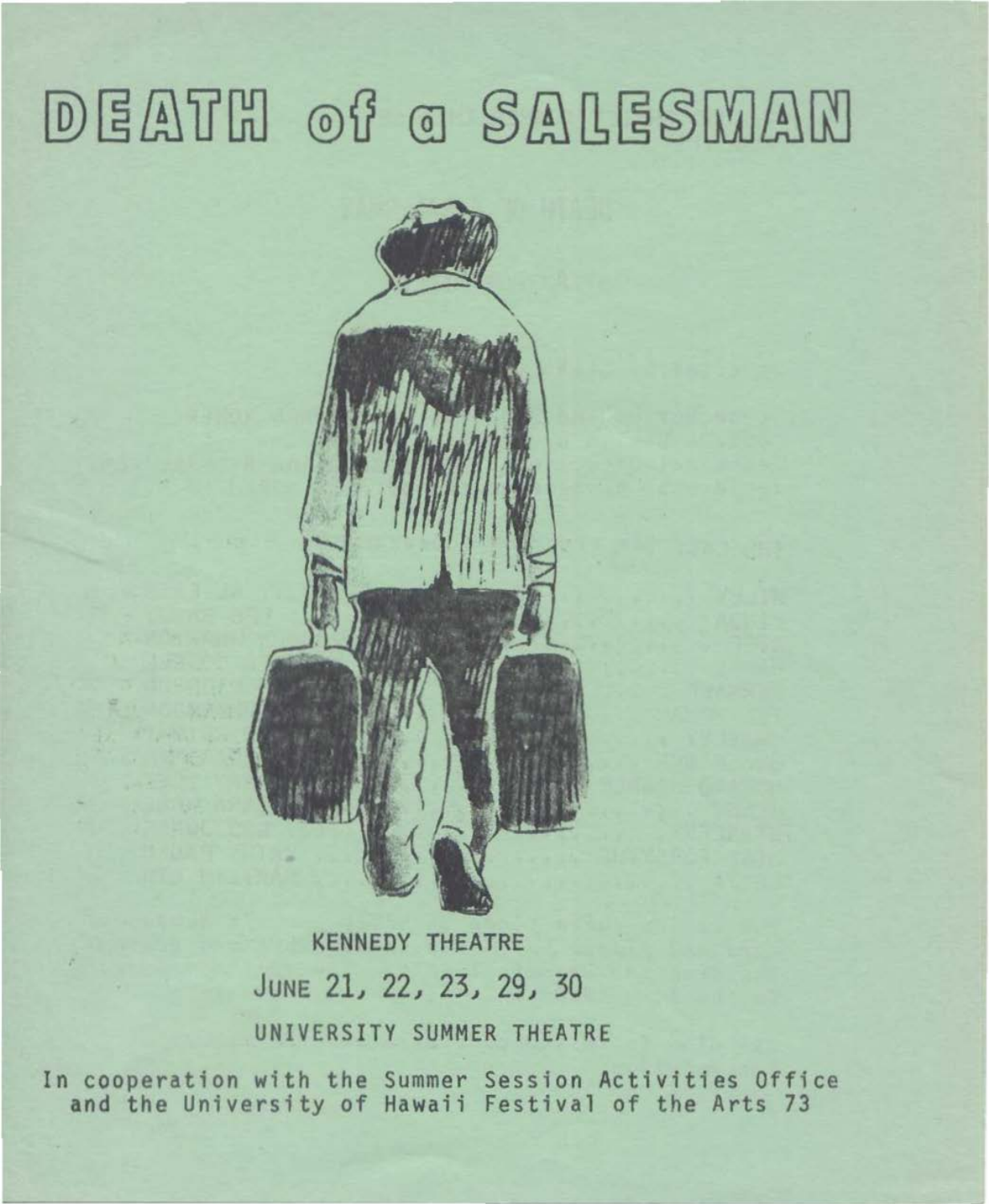THE UNIVERSITY SUMMER THEATRE **PRESENTS** 

## **DEATH OF A SALESMAN**

### BY ARTHUR MILLER

#### Directed by GLENN CANNON

Scene Design and Lighting by RICHARD ROMER Costume Design by SANDRA FINNEY Technical Direction by MARK BOYD and RICHARD ROMER Incidental Music Composed by ALEX NORTH

THE CAST (in order of appearance)

| WILLY  AL EBEN                                 |  |  |  |  |  |  |  |  |  |  |  |  |  |  |  |  |  |                                       |  |
|------------------------------------------------|--|--|--|--|--|--|--|--|--|--|--|--|--|--|--|--|--|---------------------------------------|--|
| LINDA                                          |  |  |  |  |  |  |  |  |  |  |  |  |  |  |  |  |  | TELLILLER LITTLE CONTRACTOR LEE BRADY |  |
| BIFF  JOHN WHARTON                             |  |  |  |  |  |  |  |  |  |  |  |  |  |  |  |  |  |                                       |  |
| HAPPY  MICHAEL COWELL                          |  |  |  |  |  |  |  |  |  |  |  |  |  |  |  |  |  |                                       |  |
| BERNARD  MELVIN GIONSON                        |  |  |  |  |  |  |  |  |  |  |  |  |  |  |  |  |  |                                       |  |
| THE WOMAN  MARGI PETERSON                      |  |  |  |  |  |  |  |  |  |  |  |  |  |  |  |  |  |                                       |  |
| CHARLEY  JOHN KNIGHT                           |  |  |  |  |  |  |  |  |  |  |  |  |  |  |  |  |  |                                       |  |
| UNCLE BEN  DON BOARDMAN                        |  |  |  |  |  |  |  |  |  |  |  |  |  |  |  |  |  |                                       |  |
| HOWARD WAGNER  GARY YOST                       |  |  |  |  |  |  |  |  |  |  |  |  |  |  |  |  |  |                                       |  |
| JENNY  BARBARA WONG                            |  |  |  |  |  |  |  |  |  |  |  |  |  |  |  |  |  |                                       |  |
| STANLEY ITTITITITITITITITITITITITITI LEO JONES |  |  |  |  |  |  |  |  |  |  |  |  |  |  |  |  |  |                                       |  |
| MISS FORSYTHE  KATHY PAULO                     |  |  |  |  |  |  |  |  |  |  |  |  |  |  |  |  |  |                                       |  |
| LETTA  MARILYN LIU                             |  |  |  |  |  |  |  |  |  |  |  |  |  |  |  |  |  |                                       |  |

The action takes place in Willy Loman's house and yard and places he visits in New York and Boston. The time is the late 1940's. The time of memory is the late 1920's.

The play is in two acts with one ten-minute intermission.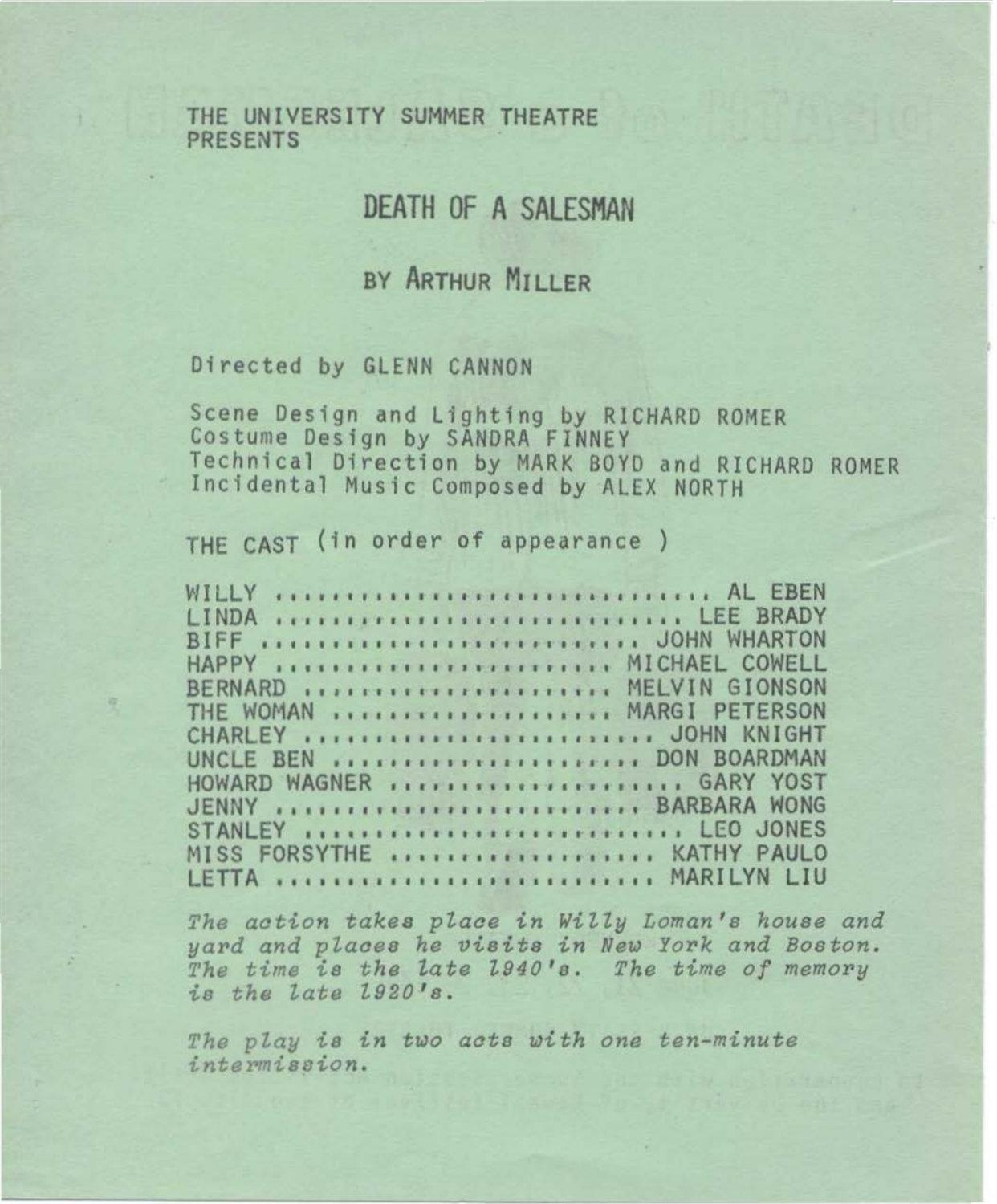#### PRODUCTION STAFF

Assistant to the Director and Production Stage Manager - Leo Jones Assistant Stage Manager and Sound Technician -- Lynette Kim Lighting Crew -- Sandy Riford, Daryl Kaneshiro, Karen Hunt, James Takahashi, Ken Rohde Set Construction -- Leo Jones, Roy Ashe, Lucy<br>Hamilton, Mary Ann Ficca,<br>James Young Costume Construction -- Linda Letta, Lynne<br>Tanaka, Phyllis Hinton Properties -- Marilyn Liu Photography -- Nelson Ho Publicity -- Kitty Heacox Box Office -- Condelita Almazan, Sidney Pilares House Managers -- Farouk Wang and Linda Sun, assisted by Carole Ann Hee, Phyllis Look, Alberta Nobu, Ushers -- Model Cities, University Resident Halls

#### SUMMER THEATRE STAFF

Mark Boyd, Art Caldeira, Glenn Cannon, Dennis Carroll, Sandra Finney, Kitty Heacox, Linda Letta, Takeo Miji, Ken Rohde, Richard Romer, William Ross, Yasuki Sasa, Nancy Takei, Ethel Winter, Carl Wolz

Bernard Dukore, Chairman, Department of Drama and Theatre

*DEATH OF A SALESMAN is pres ented by arrangement with Dramatist's Play Serviae, I na.* 

*NOTICE*: Smoking is not allowed in the auditorium *nor may photographs or r eoor dings be made du ring the performanae*